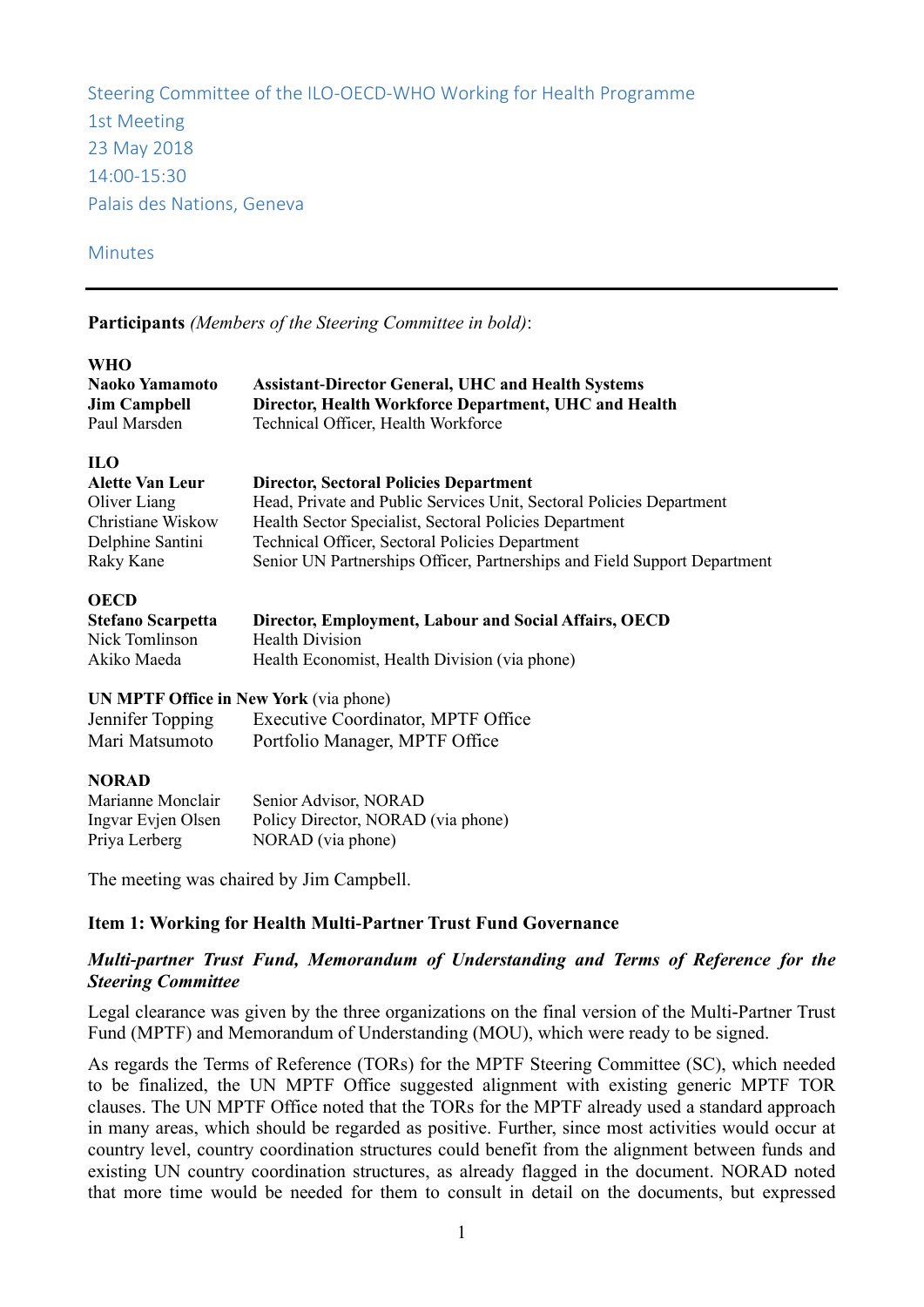support for the alignment exercise and satisfaction with the acknowledgment and representation of donors on the MPTF SC. It was agreed that the TOR alignment exercise would be carried out online by the Secretariat and UN MPTF Office, and shared with SC and donors for virtual sign-off.

## *Finalization of the Results Matrix*

WHO stressed how important the results matrix was and that it should be considered as work in progress for the moment. The UN MPTF Office added that the 'Results Matrix' would be finalized, taking into account both the programmatic content and the 'Rules of Procedures' for operationalizing the funds. NORAD indicated that the results matrix was very important for their internal approval of the agreement.

In terms of timeline, it was proposed to finalize the results matrix by end of June, or earlier. In that respect, the ILO noted that further thoughts would have to be given to finalize it and that, due to the forthcoming International Labour Conference, no earlier deadline than end of June could be met.

## *Criteria to facilitate decision-making*

Besides the results matrix, there was a consensus to consider that the SC requires further guidance to make informed decisions on the submissions put forward for consideration. The UN MPTF Office suggested that additional 'criteria' be made available. They would be shaped through a process of alignment with the generic UNDG Guidance Note on Joint Programmes, to allow clarity and transparency in the process. The criteria should be revised from time to time for more flexibility. Similarly, it was agreed that the risk matrix included in the MPTF TORs could be reviewed every year by the SC, and adapted as necessary. It was agreed to prepare the criteria before end of June.

## **Decision Points:**

- *1. TORs of the MPTF and the MOU to be signed during the present meeting*
- *2. Alignment of both TORs of the SC to be carried out rapidly and electronically by the Secretariat and MPTF Office, and shared with the SC members for virtual sign-off*
- *3. Results Matrix to be finalized by the end of June latest, as an addendum to the MPTF Terms of Reference, and taking into consideration key guidance notes*
- *4. Inclusive 'Criteria' to be prepared for the consideration of the SC by end of June latest, to facilitate future decisions on submissions, and to be revisited as and when needed*

# **Item 2: Work Plan for 2018**

### *Agenda and selected countries*

There was a consensus to consider that this was an ambitious agenda that needed to move forward, in terms of balancing prioritization on: 1) collaboration on global public goods; 2) regional economic area requests; and 3) country-specific requests. Nonetheless, the ILO recommended exercising caution since sufficient time would need to be allocated to developing the submissions and delivering top quality work. Furthermore, institutional capacity should be strengthened to sustain products and commitments made under W4H.

NORAD regretted to have received the Work Plan and Concept Note submission documents too late to look at them in details and requested more time to discuss internally. Regarding the selection of countries, they inquired on the criteria used and indicated their priority target countries would be low and middle income. They also requested more information on the balance between global, regional and country products, as well as on the specific role of the MPTF vis-à-vis each agency. Additionally, they inquired about the most appropriate level (regional economic communities vs. country level).

In response, WHO explained that certain upper-middle income countries played an important role in Working for Health. South Africa was the co-chair of the UN High-level Commission on Health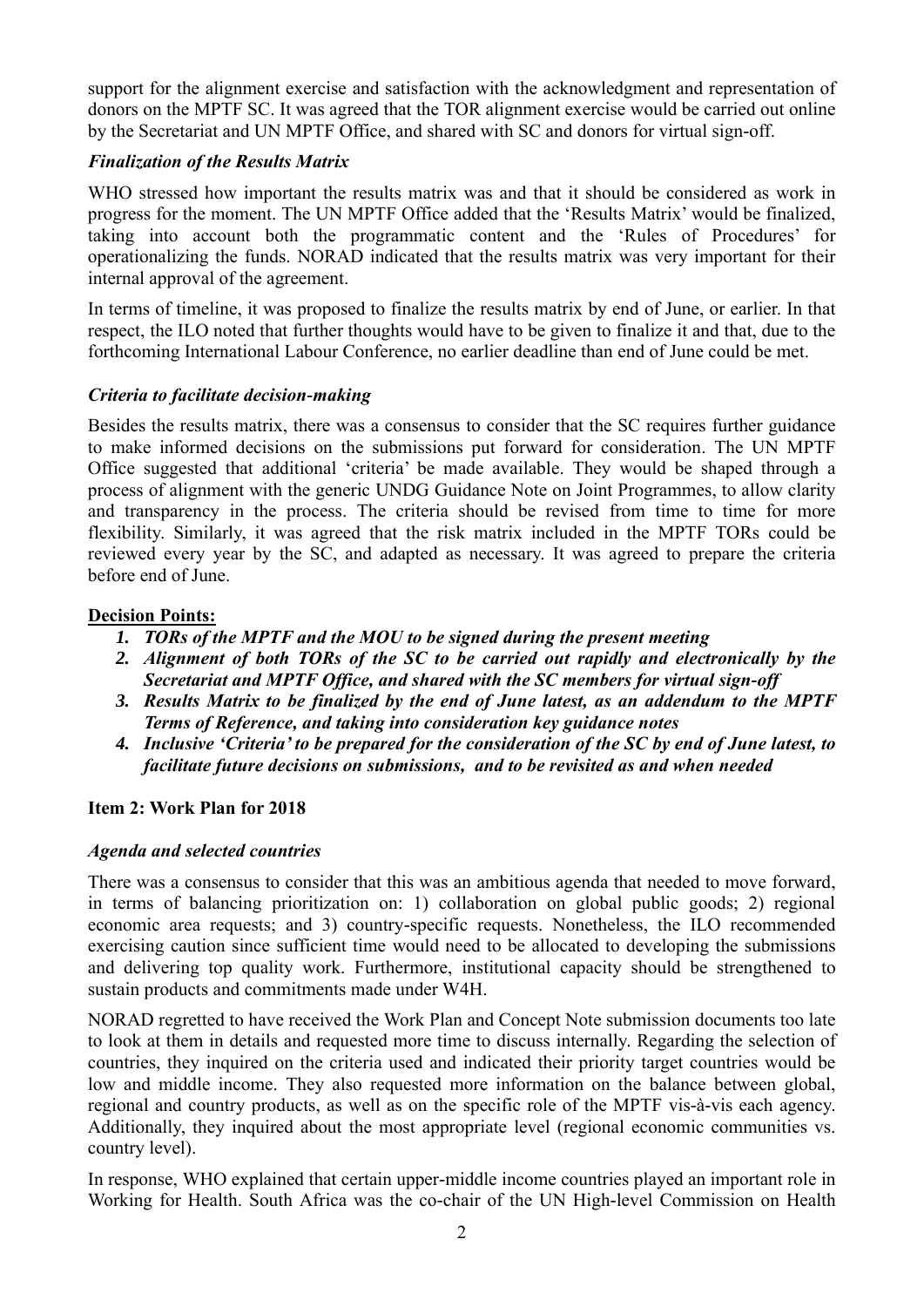Employment and Economic Growth, and a sponsor of the World Health Assembly resolution, as well as the current chair of the Southern African Development Community (SADC). Tapping into the potential of regional economic communities would ensure more consensus and buy-in, and be in line with the Commission's recommendations. In addition, that would trigger national ownership, resulting in increased national demand. As regards China's grant coming through the UN Peace and Development Trust Fund, demand and country selection was identified through the Belt-and-Road Initiative. For the other selected countries, mixed criteria were used. Following the Commission's recommendations, the decision was made to prioritize those countries furthest behind on universal health coverage. Governments had either written formal requests for support from the W4H programme, or sent electronic correspondence. The WHO further reinforced the immediate need for the W4H programme to demonstrate impact in terms of proposal selection, performance and completion.

## *Planning and preparedness*

On programming and sequencing, the UN MPTF Office recommended that the SC and the technical secretariat team did forward-planning work to help build out a pipeline for future funding. This would require more frequent discussions among the SC group (via phone, emails, etc.) to keep pace. It was agreed that, while the SC could not commit resources beyond what was currently available, it would be advantageous to have an investment pipeline projection, in anticipation and preparedness for larger investments and programs in the near future.

In terms of revisiting and developing clear criteria, a national request was seen as a sound indicator of national ownership; national capacity could be other criteria, as well as the low-income status of countries. The Secretariat should strengthen concept notes to make sure that the SC could make informed decisions, based on clear criteria. The ILO suggested preparing intervention models to facilitate and speed up the process, where submission requests are received for comparable issues and interventions. It was also suggested to unpack 'criteria' on what the right type of intervention (policy, country support etc.) would be. OECD proposed to discuss strategically which countries would play an important role in the regions, and therefore, would be an asset to take on board. Targeting those countries and reaching out to them proactively was considered to be an important initial step.

NORAD expressed support for these proposals. The potential conflict between targeting countries that were lagging behind and the ones having demand was raised, and the importance of strategic thinking further stressed. The UN MPTF office also supported the idea of having a strategic balance between demand and need, especially as this would be important for new MPTF contributors.

### **Decision Points:**

- *5. General consensus was reached on the Work Plan elements and on the need to further detail and unpack clear Criteria to inform decisions and to allocate resources against available funding.*
- *6. In the meantime and within existing funding, work can continue on 1) Global Public Goods, and 2) Regional support; however further work on 3) Country requests, would be subject to meeting criteria*
- *7. The Work Plan is time sensitive and therefore an immediate priority for the Secretariat to revise and complete*
- *8. Efforts to be put into anticipated preparedness, by developing an investment pipeline, and intervention models*
- *9. For organizational purposes and in the interest of time, Secretariat to reach to members of the SC informally and regularly to keep everyone informed of the others' views*

**Item 3: Updated Resource Mobilization Strategy for 2018**